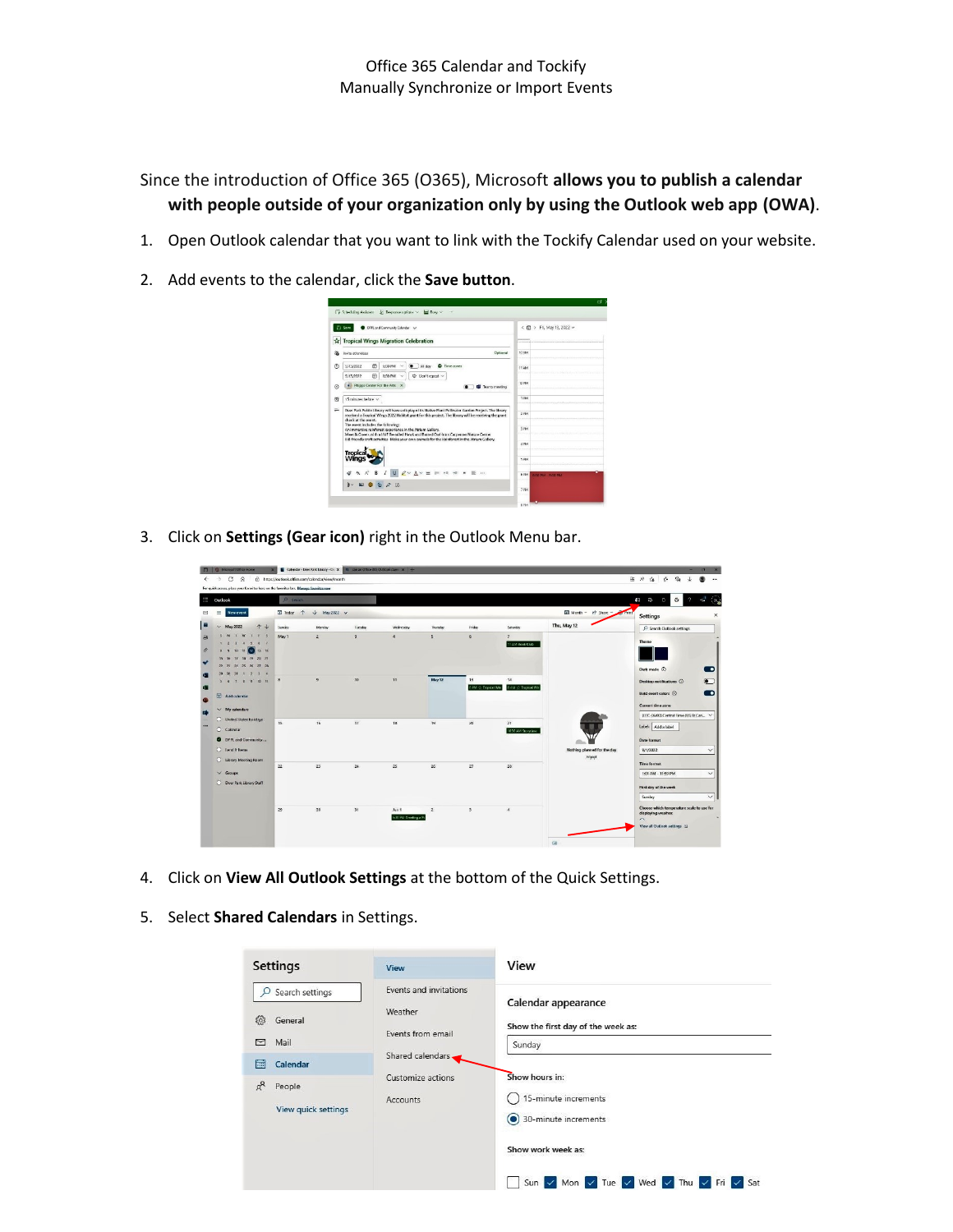6. Log In to Tockify.com in a new tab.



7. Click on **Green Button** to go to the Calendar Editor.



8. Click on **Settings** in the Calendar Editor Menu Bar

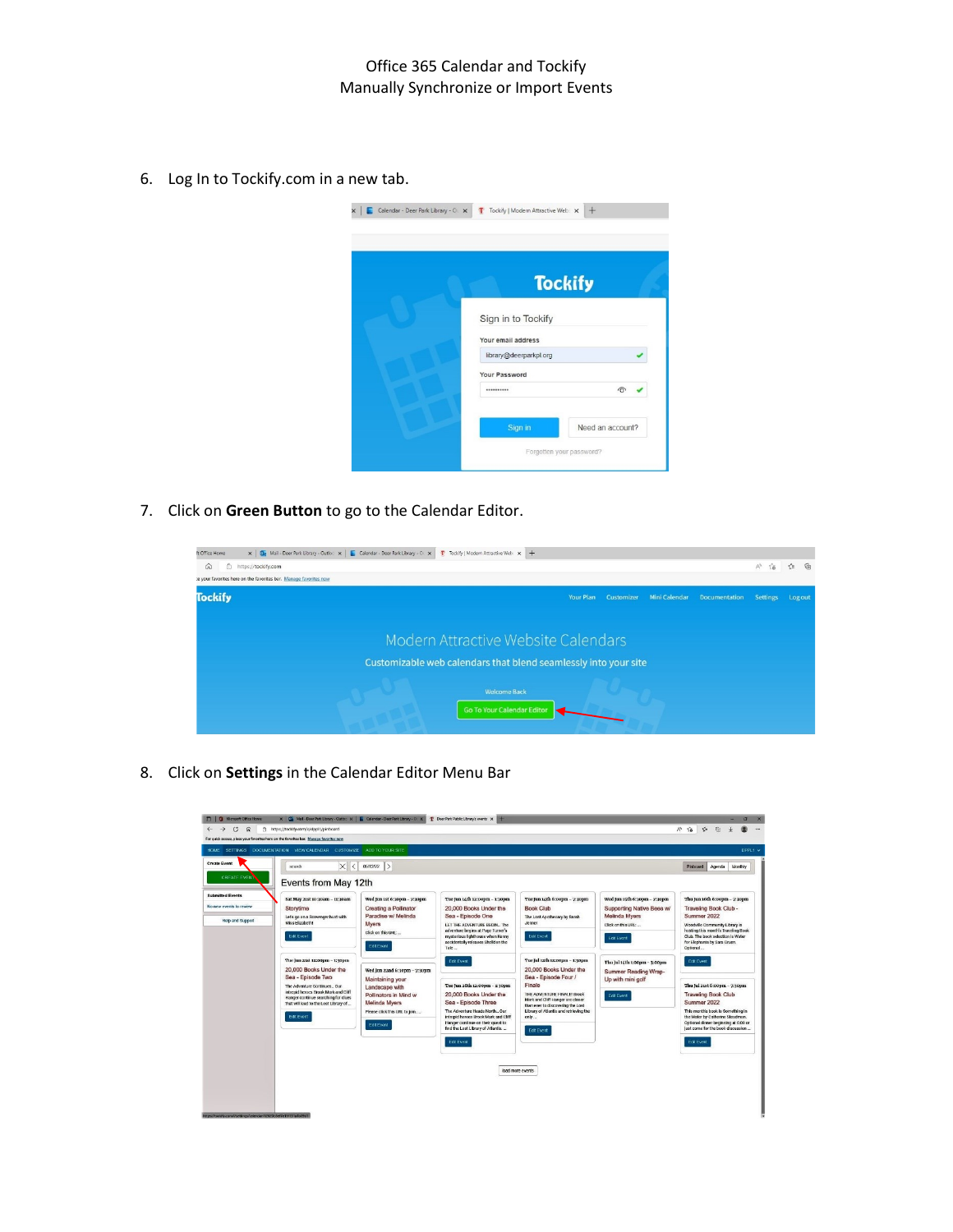- 9. Click on **Import Events**.
- 10. Click on Choose **iCalendar Blue Button**.
- 11. Select Direct Link on the left sidebar menu in the pop-up window

| <b>HOME</b>                                                                                                                                |                                                                                                                                                             |
|--------------------------------------------------------------------------------------------------------------------------------------------|-------------------------------------------------------------------------------------------------------------------------------------------------------------|
| Settings                                                                                                                                   | Import Events from an iCalendar (.ics) file                                                                                                                 |
|                                                                                                                                            | Your calendar dppl1 contains 16 imported events. delete all imported events                                                                                 |
| Q<br>Account                                                                                                                               | Import events from iCalendar (.ics) file<br>Choose (Calendar File                                                                                           |
| ⊟<br>Subscription                                                                                                                          |                                                                                                                                                             |
| 曲<br>Calendars                                                                                                                             | Syncing/Importing from Google Calendars                                                                                                                     |
| dppl1                                                                                                                                      | Google Sync isn't managed here: If you're trying to sync your calendar with a Google<br>Calendar then the settings you need are at the bottom of this page. |
| 69<br><b>Calendar Settings</b>                                                                                                             |                                                                                                                                                             |
| <b>Social Profile</b><br>πŤ                                                                                                                |                                                                                                                                                             |
| <b>User Submitted Events</b><br>⊠                                                                                                          |                                                                                                                                                             |
|                                                                                                                                            |                                                                                                                                                             |
| <b>Import Events</b><br>内                                                                                                                  |                                                                                                                                                             |
| <b>Custom Fonts</b>                                                                                                                        | x   Qu Mai - Deer Park Library - Outlo: x   E Calendar - Deer Park Library - C: x   T Deer Park Public Library's events X                                   |
| $C \n0$<br>https://tockify.com/i/settings/calendar/dppl1/import                                                                            |                                                                                                                                                             |
| Tr<br>0 Microsoft Office Home<br>For quick access, place your favorites here on the favorites bar. Manage favorites now<br><b>Settings</b> | Import Events from an iCalendar (.ics) file                                                                                                                 |
| Your calenda                                                                                                                               | Local Files<br>n                                                                                                                                            |
| <b>Import event</b>                                                                                                                        | Direct Link<br>◉                                                                                                                                            |
| Q Account<br>Subscription<br><b>Syncing/In</b><br>图 Calendars                                                                              | A<br>Google Drive                                                                                                                                           |
| Google Sync<br>Calendar the<br>dppl1                                                                                                       | <b>Files from the Web</b><br><b>CF</b> Dropbox                                                                                                              |
|                                                                                                                                            | Grab any file off the web.<br>Just provide the link.                                                                                                        |
| Calendar Settings<br><b>Social Profile</b>                                                                                                 | Paste your link here                                                                                                                                        |
| ■ User Submitted Events                                                                                                                    | Upload                                                                                                                                                      |
| inport Events<br><b>Custom Fonts</b>                                                                                                       |                                                                                                                                                             |

12. Return to the Outlook Calendar Tab to see the Shared Calendars Pop-up Window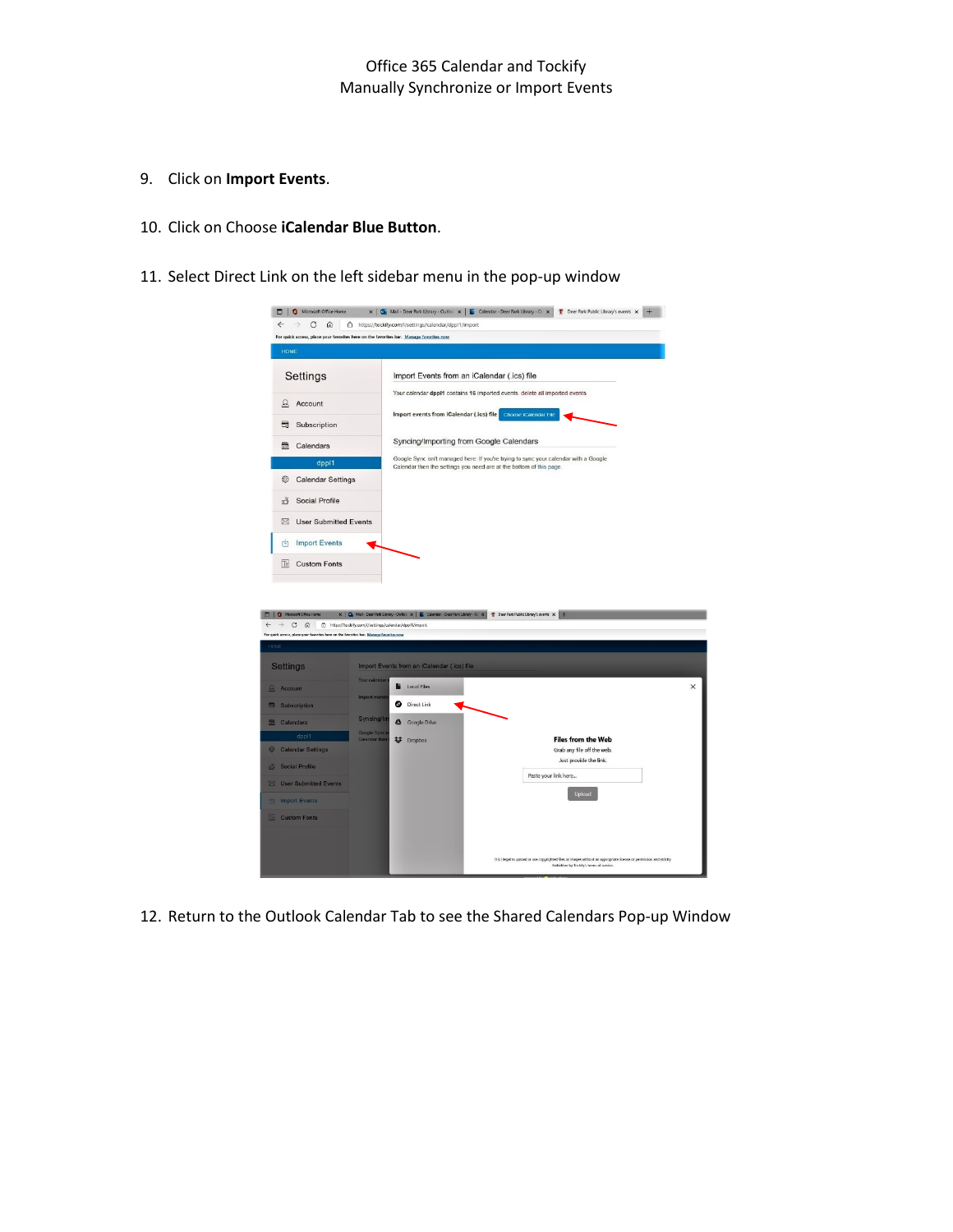- 13. Go to **Publish a calendar** section, using the drop-down arrow select the calendar that you want to publish to Tockify.
- 14. Click (single left-click) on the **ICS** link to display options for the link.
- 15. Select **Copy link**

| â                         |     | https://outlook.office.com/calendar/options/calendar/SharedCalendars |                              |                                                                                                                                                                                                                                                      | ⊚        |
|---------------------------|-----|----------------------------------------------------------------------|------------------------------|------------------------------------------------------------------------------------------------------------------------------------------------------------------------------------------------------------------------------------------------------|----------|
|                           |     | ur favorites here on the favorites bar. Manage favorites now         |                              |                                                                                                                                                                                                                                                      |          |
|                           |     | $D$ Search                                                           |                              |                                                                                                                                                                                                                                                      |          |
|                           | 圆   | <b>Settings</b>                                                      | View                         | <b>Shared calendars</b>                                                                                                                                                                                                                              | $\times$ |
| $\uparrow \downarrow$     | Sur | $O$ Search settings                                                  | Events and invitations       | Share a calendar                                                                                                                                                                                                                                     |          |
|                           | Ma  | General<br>fes                                                       | Weather<br>Events from email | You can share a calendar with other people and choose whether to let them view or edit the calendar.                                                                                                                                                 |          |
| 14                        |     | $\sim$<br>Mail                                                       | Shared calendars             | Select a calendar<br>$\checkmark$                                                                                                                                                                                                                    |          |
| 21<br>m<br>$26$ $27$ $28$ |     | 罱<br>Calendar<br>g <sup>R</sup><br>People                            | Customize actions            |                                                                                                                                                                                                                                                      |          |
| 74<br>$9 \t10 \t11$       |     | View quick settings                                                  | <b>Accounts</b>              | Publish a calendar<br>You can publish a calendar and share a link with other people to let them view the calendar online. Use an HTML link if you want<br>recipients to view the calendar in a browser or an ICS link if you want them to subscribe. |          |
|                           |     |                                                                      |                              | Select permissions<br>Select a calendar<br>Publish<br>$\checkmark$                                                                                                                                                                                   |          |
| ates holidays             |     |                                                                      |                              | . DPPL and Community Calendar                                                                                                                                                                                                                        |          |
|                           | 15  |                                                                      |                              | Can view all details<br><b>Unpublish</b><br>HTML: https://outlook.office365.com/owa/calendar/ea027ff49e3d4d43adb0d8a216c153c8@dee                                                                                                                    |          |
| Community                 |     |                                                                      |                              | <b>Reset links</b><br>rparkpl.org/3fd92c3a0b544a9f9f0746f2c52bd83116196395876964000444/calendar.html<br>ICS: https://outlook.office365.com/owa/calendar/ea027ff49e3d4d43adb0d8a216c153c8@dee                                                         |          |
|                           |     |                                                                      |                              | rparkpl.org/3fd92c3a0b544a9f9f0746f2c52b( @ Copy link<br>(calendar.ics                                                                                                                                                                               |          |
|                           |     |                                                                      |                              |                                                                                                                                                                                                                                                      |          |

16. Click on **Blue Copy button** on the window that pops up.

| Outloo x | Calendar - Deer Park Library - O. X                                                             | T Tockify   Modern Attractive Web: x +                                                                                                                                                                                                                                                                                                                                                 |          |
|----------|-------------------------------------------------------------------------------------------------|----------------------------------------------------------------------------------------------------------------------------------------------------------------------------------------------------------------------------------------------------------------------------------------------------------------------------------------------------------------------------------------|----------|
|          | r/options/calendar/SharedCalendars                                                              |                                                                                                                                                                                                                                                                                                                                                                                        |          |
| s now    |                                                                                                 |                                                                                                                                                                                                                                                                                                                                                                                        |          |
|          |                                                                                                 |                                                                                                                                                                                                                                                                                                                                                                                        |          |
|          | View                                                                                            | <b>Shared calendars</b>                                                                                                                                                                                                                                                                                                                                                                | $\times$ |
|          | <b>Events and invitations</b><br>Weather<br><b>Events from email</b><br><b>Shared calendars</b> | Share a calendar<br>You can share a calendar with other people and choose whether to let them view or edit the calendar.<br>Select a calendar<br>U                                                                                                                                                                                                                                     |          |
| ettings  | <b>Customize actions</b><br><b>Accounts</b>                                                     | Publish a calendar<br>You can publish a calendar and share a link with other people to let them view the calendar online. Use an HTML link if you want<br>recipients to view the calendar in a browser or an ICS link if you want them to subscribe.                                                                                                                                   |          |
|          |                                                                                                 | $\times$<br>Select<br>pnoissions<br>Publich<br>$\bullet$ DP<br>Car<br>Link copied<br><b>Unpublish</b><br>HT<br>ea027ff49e3d4d43adb0d8a216c153c8@dee<br>https://outlook.office36<br>Copy<br>192116196395876964000444/calendar.html<br><b>Reset links</b><br>a027ff49e344d43adb0d8a216c153c8@dee<br>ICS<br>rparkpl.org/3fd92c3a0b544a9f9f0746f2c52bd83116196395876964000444/calendar.ics |          |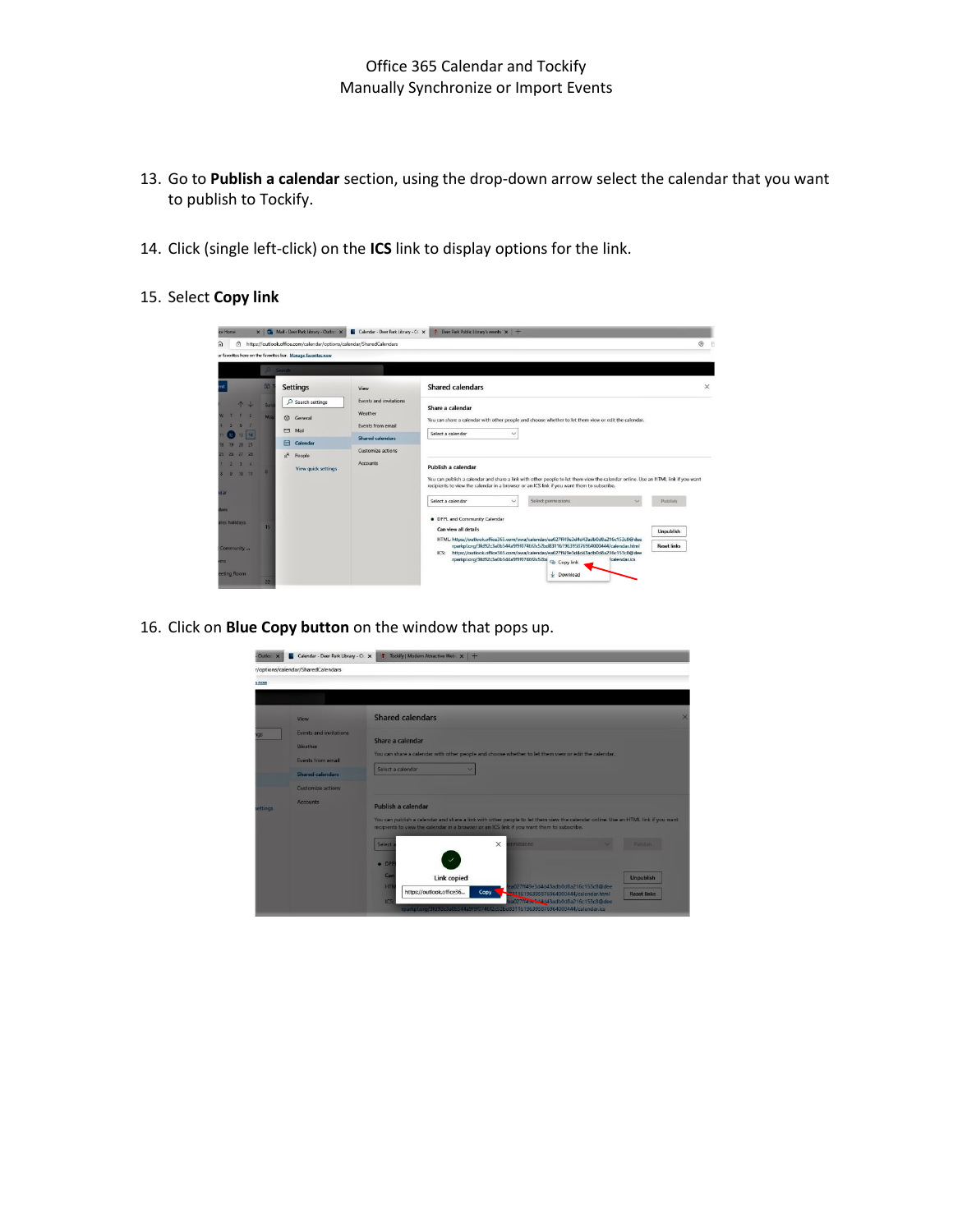## Office 365 Calendar and Tockify Manually Synchronize or Import Events

- 17. Return to Tockify tab
- 18. Paste the copied link in the block
- 19. Click on the **Blue Upload Button**

|                                     | Mail - Deer Park Library - Outloo X   Calendar - Deer Park Library - O. X<br>/tockify.com/i/settings/calendar/dppl1/import |                                                                                                                                                                  |
|-------------------------------------|----------------------------------------------------------------------------------------------------------------------------|------------------------------------------------------------------------------------------------------------------------------------------------------------------|
| favorites bar. Manage favorites now |                                                                                                                            |                                                                                                                                                                  |
|                                     |                                                                                                                            |                                                                                                                                                                  |
|                                     | Import Events from an iCalendar (.ics) file                                                                                |                                                                                                                                                                  |
| Your calendar                       | <b>Local Files</b><br>n                                                                                                    | $\times$                                                                                                                                                         |
| <b>Import events</b>                | <b>Direct Link</b><br>Θ                                                                                                    |                                                                                                                                                                  |
| <b>Syncing/Im</b>                   | <b>Google Drive</b><br>▵                                                                                                   |                                                                                                                                                                  |
| Google Sync i<br>Calendar then      | 22<br><b>Dropbox</b>                                                                                                       | <b>Files from the Web</b><br>Grab any file off the web.<br>Just provide the link.                                                                                |
|                                     |                                                                                                                            | 2c52bd83116196395876964000444/calendar.ics<br>Upload                                                                                                             |
|                                     |                                                                                                                            |                                                                                                                                                                  |
|                                     |                                                                                                                            | It is illegal to upload or use copyrighted files or images without an appropriate license or permission and strictly<br>forbidden by Tockify's terms of service. |